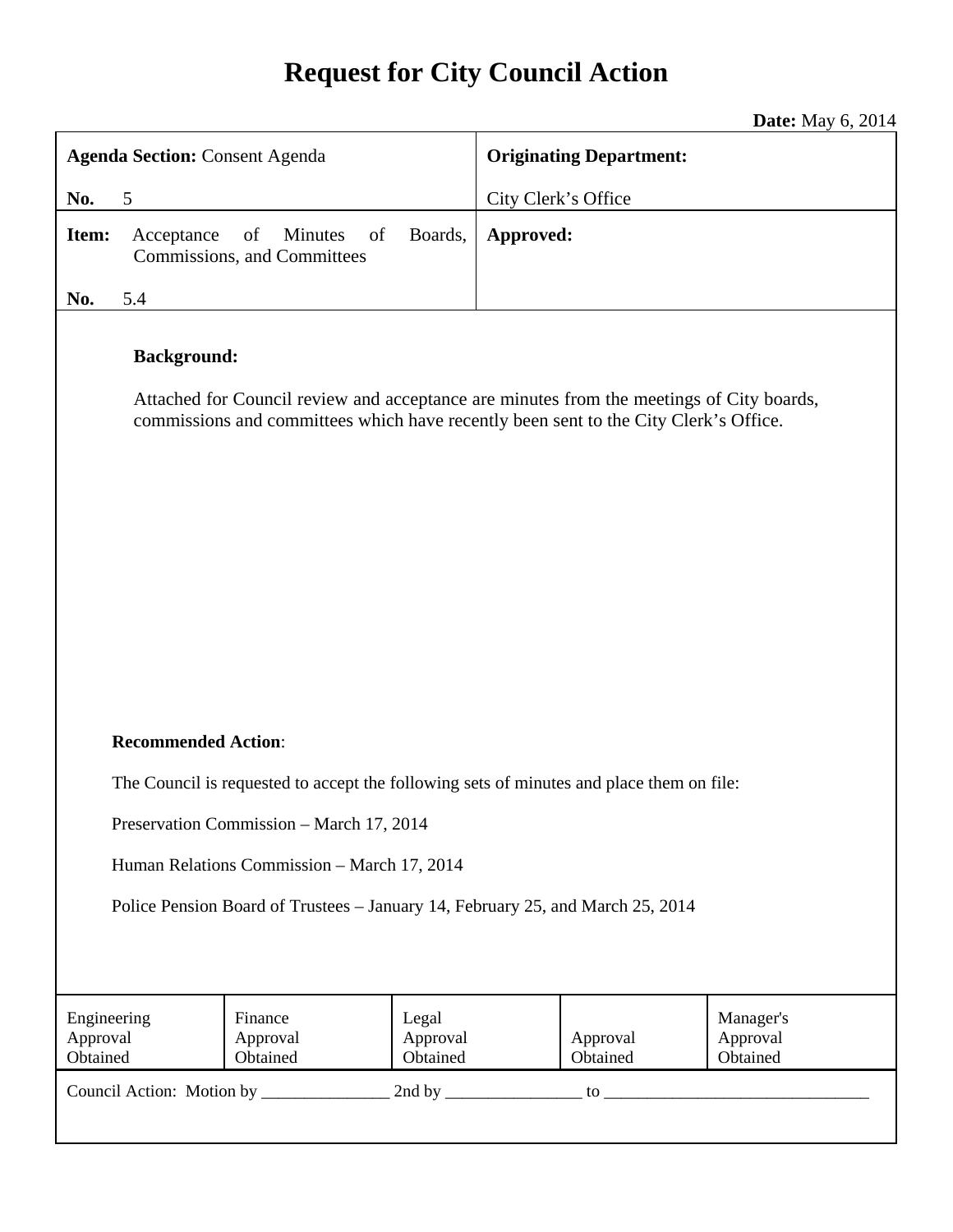## **MINUTES**

## **City of Carbondale Preservation Commission Monday, March 17, 2014 City Hall/Civic Center – 7:00 p.m***.*

1. **Roll Call:** Chair Parkinson called the meeting to order at 7:00p.m.

**Members Present:** Benedict, Doherty, Ittner, Parkinson, Sigler, VanAwken

**Members Absent:** Clark, Comparato

**Staff Present:** Sergeev

**Guests:** Six CCHS students and one CCHS teacher

- 2. **Approval of Minutes:** Ms. Ittner moved, seconded by Mr. VanAwken, to approve the minutes of February 10, 2014.
- 3. Public Hearings

None

## 4. **Communications and Reports:**

**A.** Nomination and Hardship Review Committee

No Report

**B.** Certificate of Appropriateness Committee

Mr. Parkinson stated that a request for a hearing had been received from the Varsity Center for the Arts, which has been scheduled for April 23, 2014, at 9:00 a.m. at the Varsity Theater.

**C.** Education and Technical Assistance Committee

Mr. Ittner reviewed her handout, and spoke about the upcoming bus tour. She also spoke about the Ledbetter/Patterson building at 126 South Illinois Avenue and the uncovered tiles that say "Patterson." She said that the current owner should receive a letter of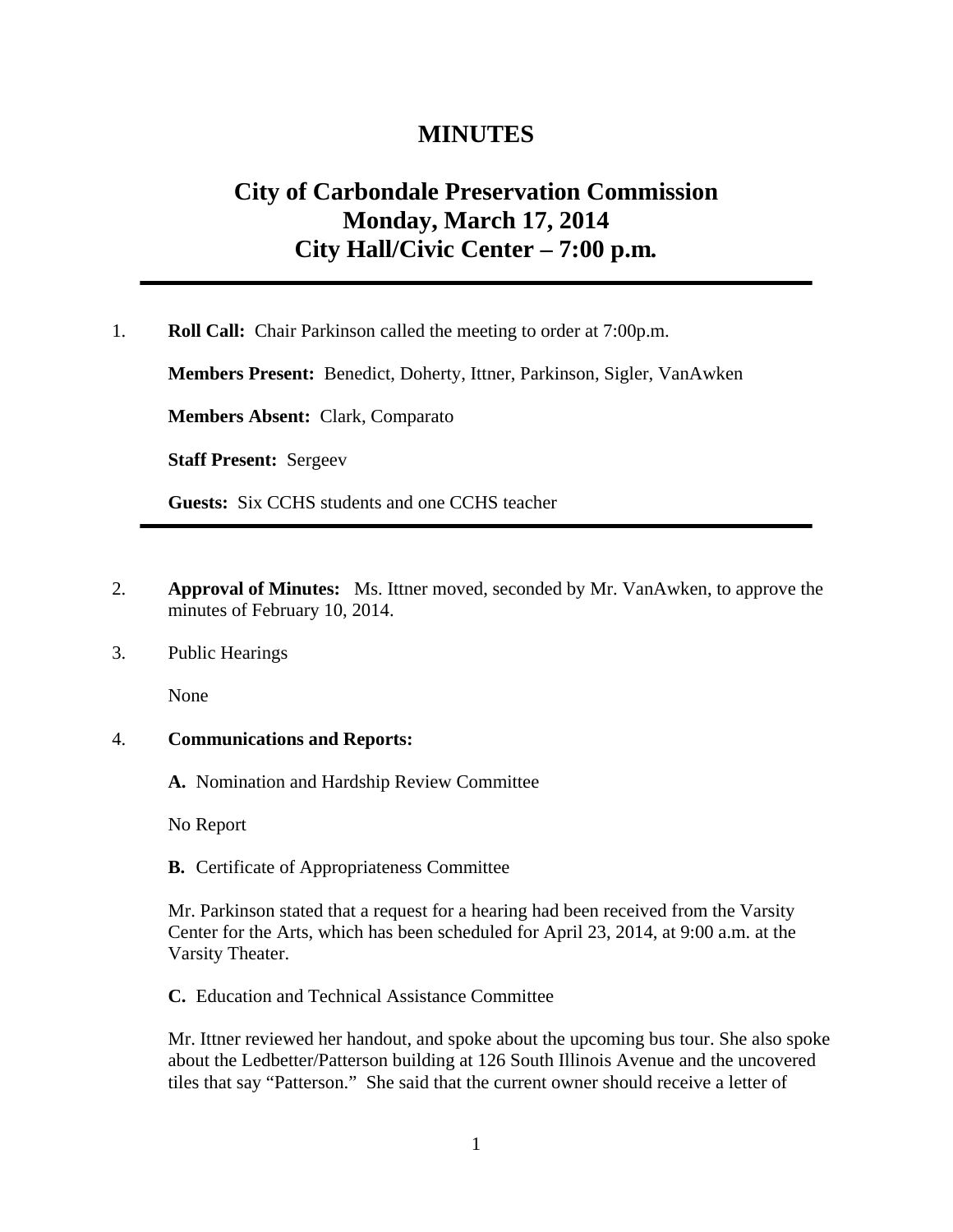appreciation at some point for the work he is doing on the building since he purchased it. She added that she hopes someone can arrange for entrance into the IDOT building for the people on the tour.

**D.** Work Plan Committee

No Report

## 5. **Old Business:**

**A.** 2014 Historic Preservation Award Nominations

Mr. Parkinson stated that a nomination has been received from D. Gorton for the interior of his house at 804 West Cherry Street. He shared pictures of the residence.

Mr. Sigler moved, seconded by Ms. Benedict, to approve the nomination for a Preservation Award for the interior of 804 West Cherry Street.

The motion passed on a unanimous voice vote.

**B.** 2014 Bus Tour

Ms. Ittner spoke about adding directional words to the addresses on the tour.

Mr. Parkinson stated that the tour will be on April 21, 2014, beginning at 5:00, then recess until 7:00 so that the tour can take place in between. He said that the armory in Carbondale is one of four identical in the state, and was built in 1930 by the WPA.

## 6. **New Business:**

**A.** Establishment of Nominating Committee for the Election of Officers

Mr. Parkinson asked for three members to make up the Nominating Committee, which should meet before the bus tour next month so that they have a slate for the April meeting. He named Mr. Comparato, Ms. Benedict, and Mr. Clark to the committee.

**B.** Letter of Support for Mr. Kimmel's Text Amendment, Planning Commission Case number PC 14-12

Mr. Parkinson reviewed the text amendment that Mr. Kimmel is requesting, and the letter that was to be submitted in support of it.

**C.** Carbondale Architectural/Historical Survey

Mr. Parkinson spoke about the original survey that was done by a professional group in the 1990's, which became the Registry. He stated that the rules require a building to be at least fifty years old to be put on the Registry, but that the survey does not have to be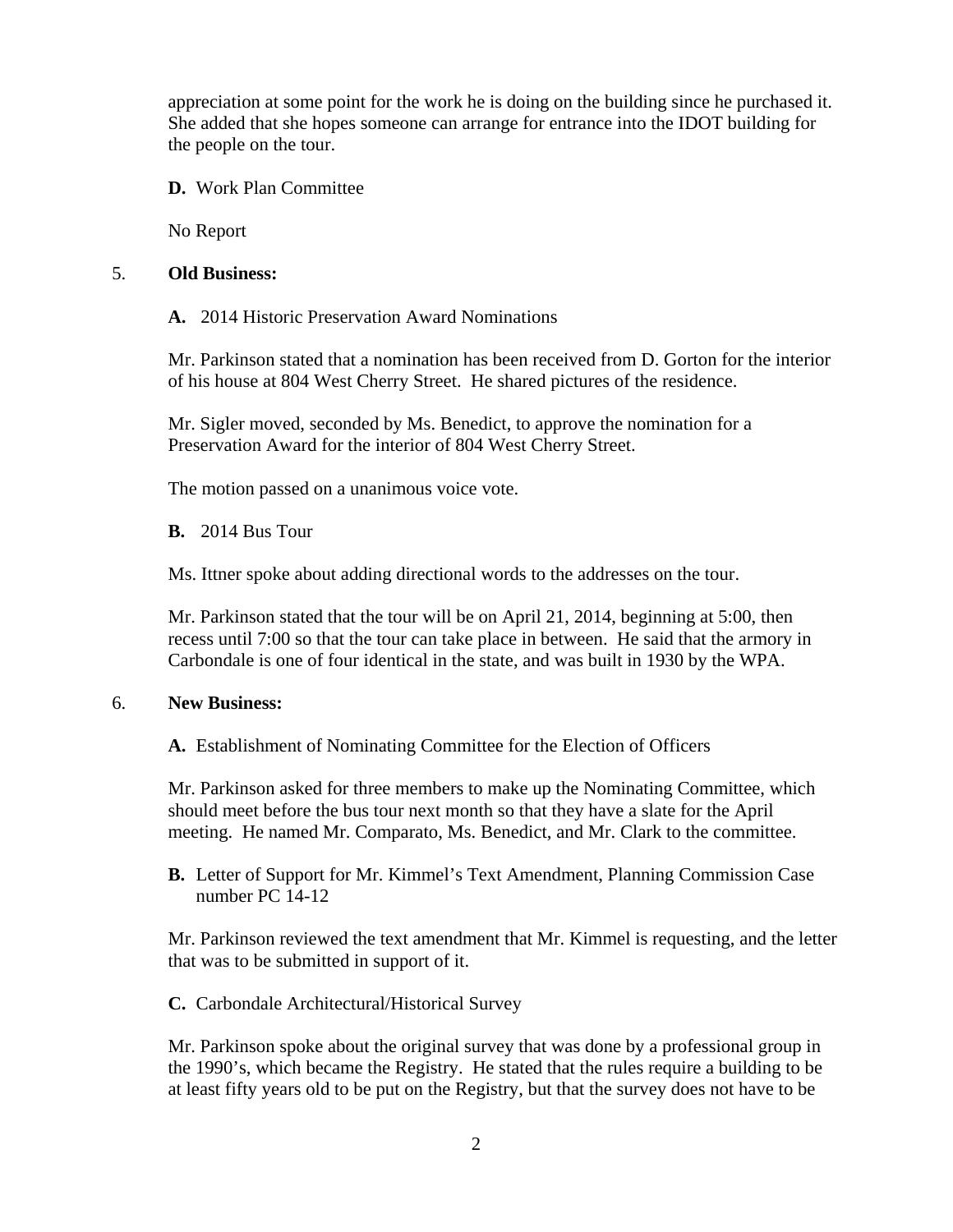done by a professional group. It was decided that City staff would assist in verifying the dates of construction for buildings that would fit the criteria, and the list would be shared with the Commission so that they could help build the survey composition. Mr. Parkinson said that the Commissioner would need to verify that the building still exists, and ascertain if the building has undergone a renovation. He asked Commissioners to write down sites that they believe should perhaps be on the list, so that these particular buildings can be looked into for the Registry, and that the Department of Architecture will be requested to assist.

Mr. Sergeev reviewed the way the previous survey was conducted in 1991, sharing maps that showed the six areas that the City was divided into. She explained that some maps are thicker because of the density of the areas they include, and that only one area needs to be done at a time in order to satisfy the CLG requirement. The maps were then distributed to various Commission members for verification that the marked buildings do still exist.

**D.** Carbondale College & Southern Illinois College Plaque Dedication Ceremony

Ms. Sergeev stated that the plaque has been ordered and is being produced at this time. She said she expects to receive it sometime in May, and that the City Council has approved the wording and the placement.

Mr. Parkinson stated that the City has said that it will provide workers to install the plaque, and that they want an official ceremony when it is placed. He asked everyone to assist with the list of invitees for the event, with the hopes of holding it on the last Saturday of May.

## 7. **Comments by the Public, Commission Members and Staff:**

Ms. Sergeev reminded everyone about the IHPA workshop to be held next Thursday, March 20.

Ms. Ittner stated that she received an email from a contact in New York, who happens to be the brother of Sarah Heyer, who works for Study Circles in the City of Carbondale. The email was regarding a very old, historical, two-story, large log cabin, which is supposed to be located about five and a half miles south of Carbondale. She said that she is hoping that it is still there, and that it will be looked into soon.

## 8. **Adjournment:**

Mr. Parkinson adjourned the meeting at 8:08 p.m.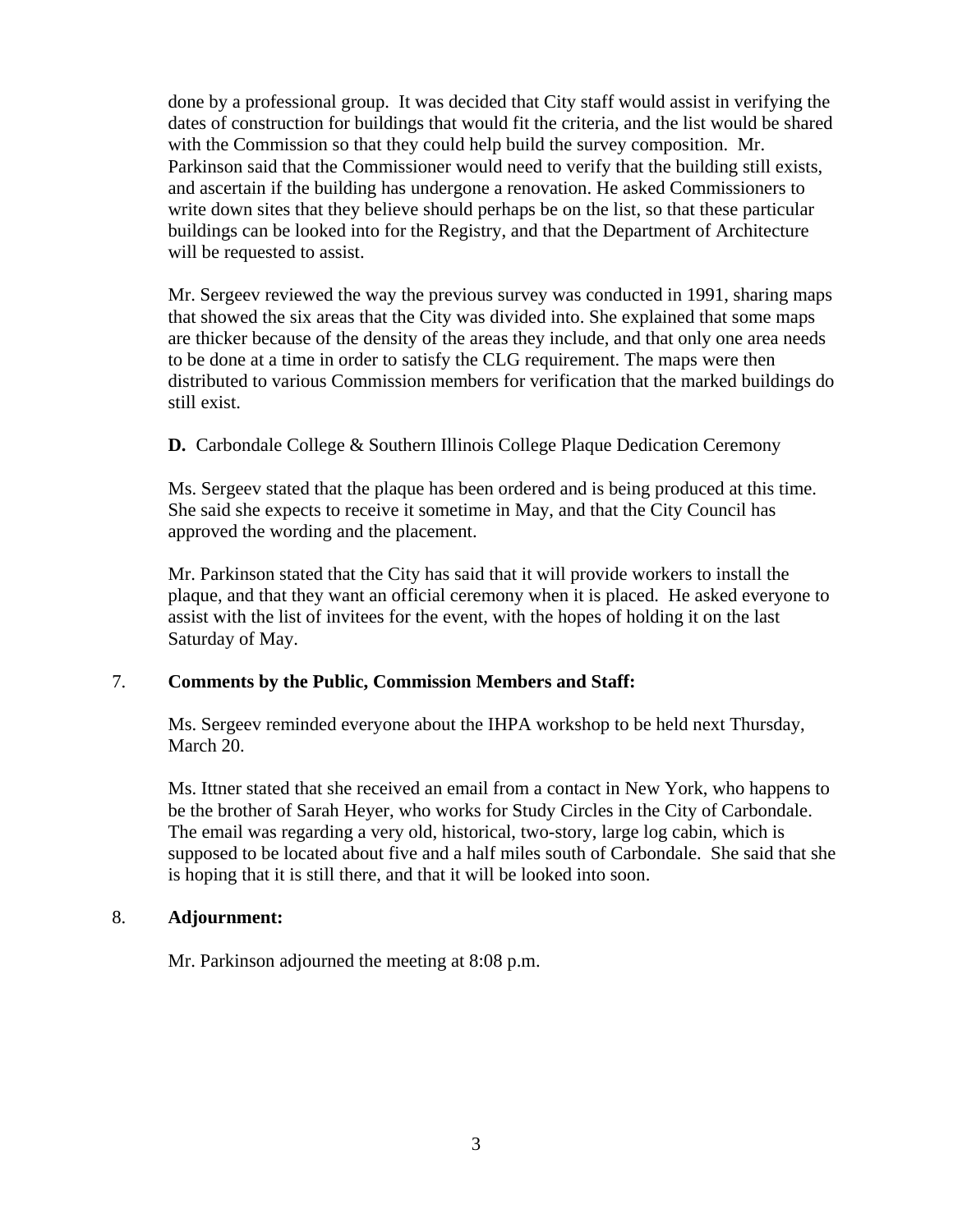

**Commissioners Present:** Lauren Bonner, Joseph Brown, Peg Falcone, Jerrold Hennrich, Faith Miller, Blaine Tisdale, Dora Weaver

**Commissioners Excused**: Blaine Tisdale

**Commissioners Absent**: Jeraldine Brown

**Study Circle Staff Present:** 

**Guests Present:** Eric McMillan, Karriem Shariati

**Staff Present**: Deborah McCoy, Deputy Chief Stan Reno

## **Call to Order**

The meeting was called to order by Vice Chair Hennrich at 6:40 p.m.

#### **Minutes**

Motion was made by Commissioner Falcone and seconded by Commissioner Joseph Brown to approve the minutes from the February 4, 2014, meeting. Motion carried.

\_\_\_\_\_\_\_\_\_\_\_\_\_\_\_\_\_\_\_\_\_\_\_\_\_\_\_\_\_\_\_\_\_\_\_\_\_\_\_\_\_\_\_\_\_\_\_\_\_\_\_\_\_\_\_\_\_\_\_\_\_\_\_\_\_\_\_\_\_\_\_\_\_\_\_\_\_\_\_\_\_\_\_\_\_\_\_\_\_\_

#### **Announcements**

| March 20:    | "Dark Girls" – Women's History Month, Student Center Illinois Room, 6-8 pm;<br>Facilitated by Dr. Rachel Griffin                                                                                   |
|--------------|----------------------------------------------------------------------------------------------------------------------------------------------------------------------------------------------------|
| March 25:    | My Black is Beautiful: Professional Image of Black Women and Our Perceptions<br>of Beauty – Women's History Month, Student Services Bldg. Room 160, 6-7:30 pm.<br>Facilitated by Ms. Anna Jackson. |
| March $27$ : | Forty Year Anniversary – Racial Injustice – SIU Law School, Room 108<br>(Courtroom), 5 pm.                                                                                                         |

## **Public Comments:**

#### None

**Study Circles Report –** Coordinator Heyer was not present, but attending the Restorative Justice panel discussion held at the SIU Law School from 5:00-7:00 p.m. The program is geared towards youth where the offender and victims are brought together.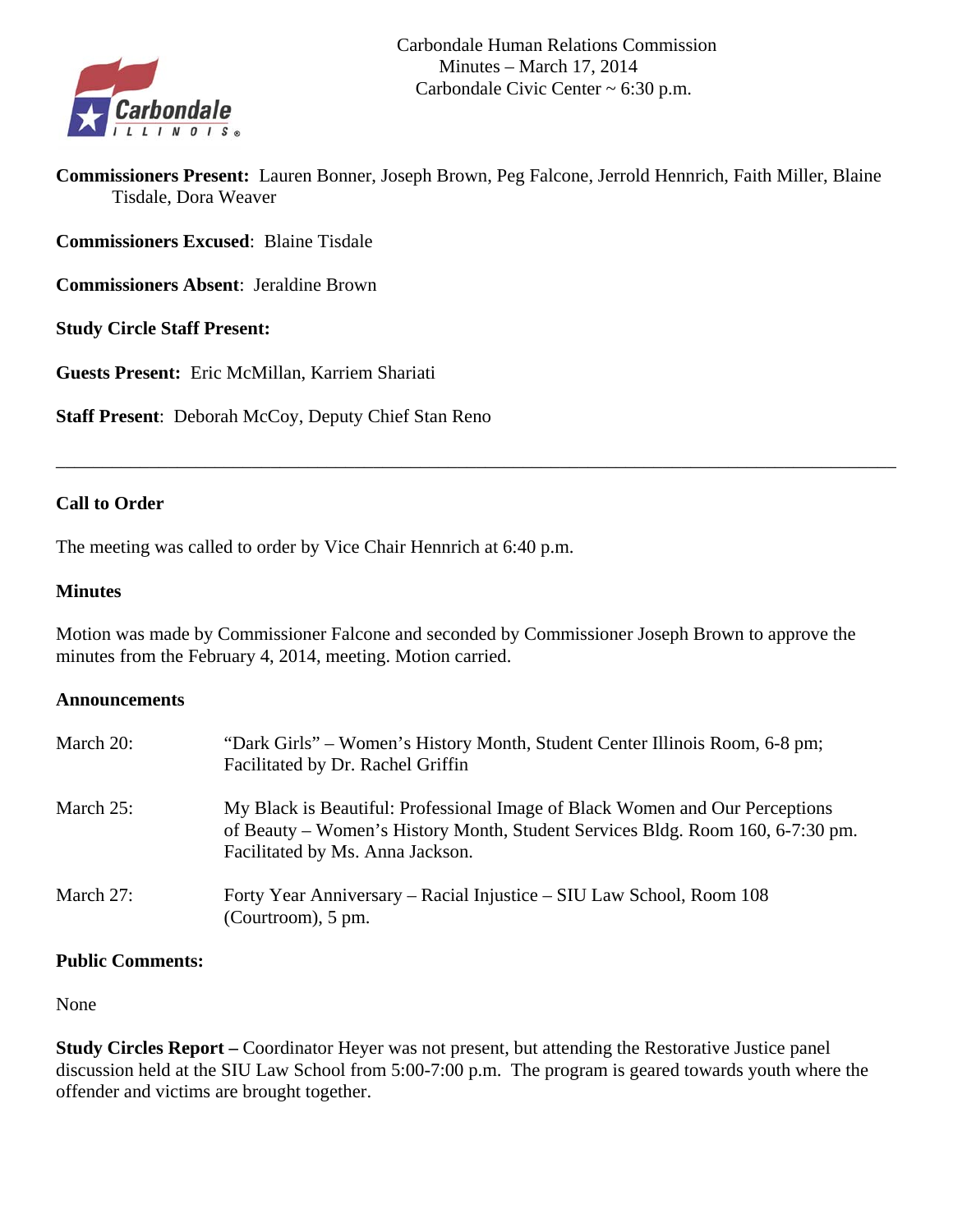HRC Meeting Notes - Page 2 March 17, 2014

*Neighborhood Action Group* 

No report

*Continuing the Dialogue/Education -* No report

*Race Relations -* No report

#### **Non-Violent Carbondale Project**

No report

## **Old Business**

Law Enforcement Reports: Vice Chair Hennrich reported that he received reports from the City Manager late this afternoon and had not had an opportunity to review them in detail. Copies of the reports for 2011, 2012, and 2013 were distributed. Commissioners discussed additional information they would like to see the reports contain (e.g. real/location of the crime) and clarification of the codes. Deputy Chief Reno explained some of the statistics and programs, and responded to questions. Vice Chair Hennrich reiterated the importance and the need to coordinate with SIU-C, Jackson County Sheriff, State Police, SIEG, and any other entities responsible for enforcement of the law. Vice Chair Hennrich asked that Commissioners take time to review the reports and come prepared for discussion at the next meeting.

 HRC Responsibilities, Role, Charges: Commissioner Miller indicated that the Educational Campaign Committee has been making progress. An article was published in the Southern Illinoisan today on the Human Relations Commission. Commissioner Joseph Brown was quoted and his picture is featured. There was also a section in the Neighborhood Notification Program's newsletter that is published by the City's Development Services Department. The article written by Commissioner O'Dell has been forwarded to the City Manager's Assistant awaiting the next edition of the *Communique*. Ms. McCoy is to follow up on the possibility of the HRC having an email address. Commissioner Miller commented that the website should be reviewed periodically for updates and changes. Mr. McMillan suggested that "frequently asked questions" be included on the website. He also suggested that the Educational Campaign Committee remain a standing committee.

Continuing the Dialogue: Focused Community Discussions. Topic of the first discussion is Environmental Racism. The tentative dates being considered were April 9, 10, 11, however, elections have caused further planning to be delayed. Following the elections, individuals can be contacted and planning resumed.

Partnering for Social Justice: States Attorney Mike Carr will be present at the April 3rd Community Racial Justice Coalition meeting that will be held at the Church of the Good Shepherd at 7:00 p.m. The discussion will be focused on the inequity of minority persons in the court system.

## **New Business**

Illinois Municipal Human Relations Conference: May 1, 2014, Springfield, IL. Commissioner Joseph Brown will attend. Other Commissioners interested in attending should let Ms. McCoy know.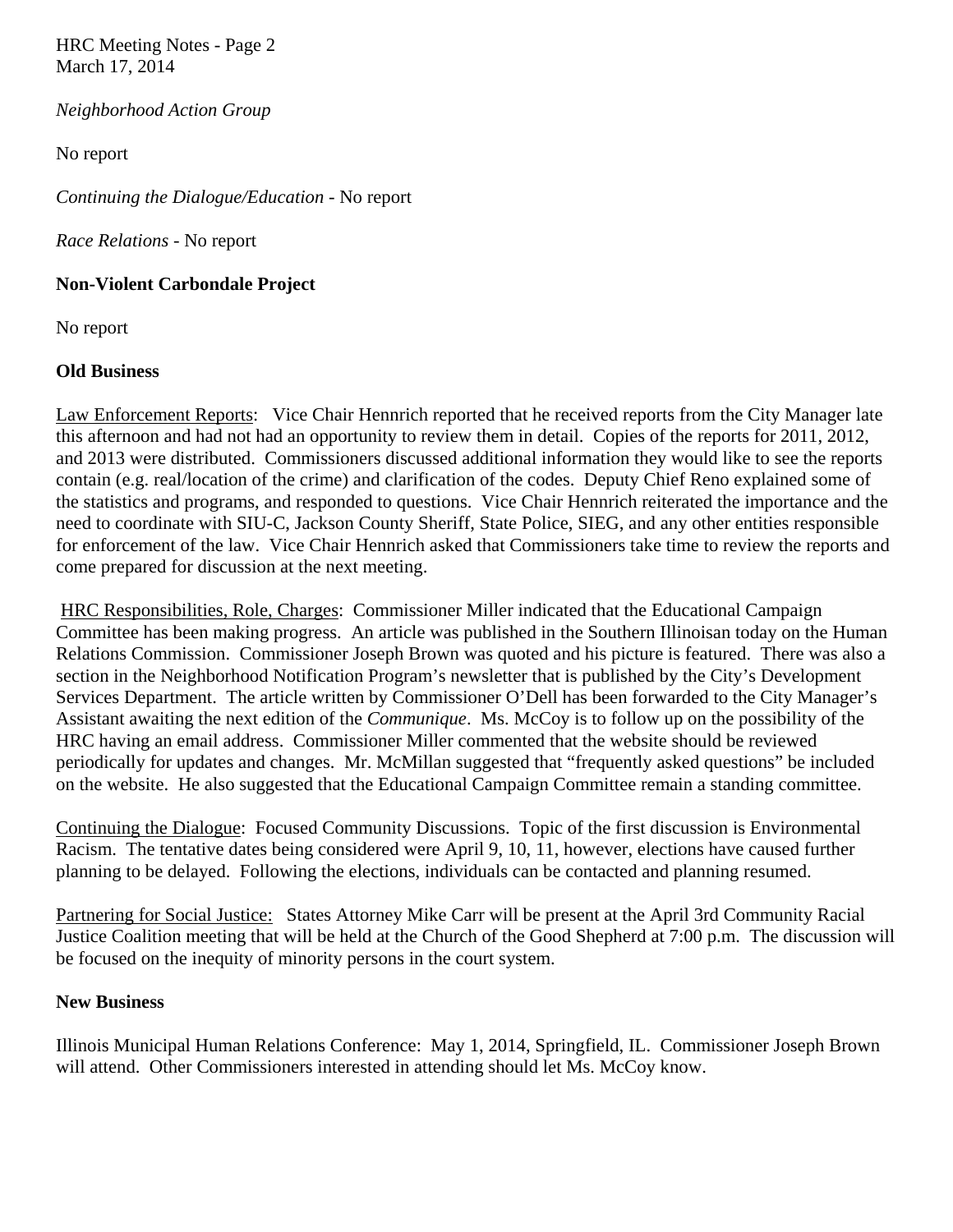HRC Meeting Notes - Page 3 March 17, 2014

Retreat: Commissioners were in agreement that a Retreat should be scheduled for a later time when a facilitator can be identified. Mr. McMillan commented that one purpose of the Retreat should be to help the Commission cast a vision of what the Commission should be doing and then deciding how the Commission will move forward. Commissioner Falcone stated that the Commission should consider planning a year of proposed accomplishments. Mr. McMillan suggested that the Commission look further out than a year to identify what can done, what has been done, what things have been barriers or what has prevented the group from reaching its accomplishments. Commissioners agreed to discuss the Retreat at the next meeting, and to wait until after the IMHRA Conference to identify any dates.

## **Next Meeting: April 7, 2014, 6:30 p.m**.

**Adjournment -** There being no further business, the meeting was adjourned.

Recorded by Deborah McCoy \_\_\_\_\_\_\_\_\_\_\_\_\_\_\_\_\_\_\_\_\_\_\_\_\_\_\_\_\_\_\_\_\_\_\_\_\_\_\_\_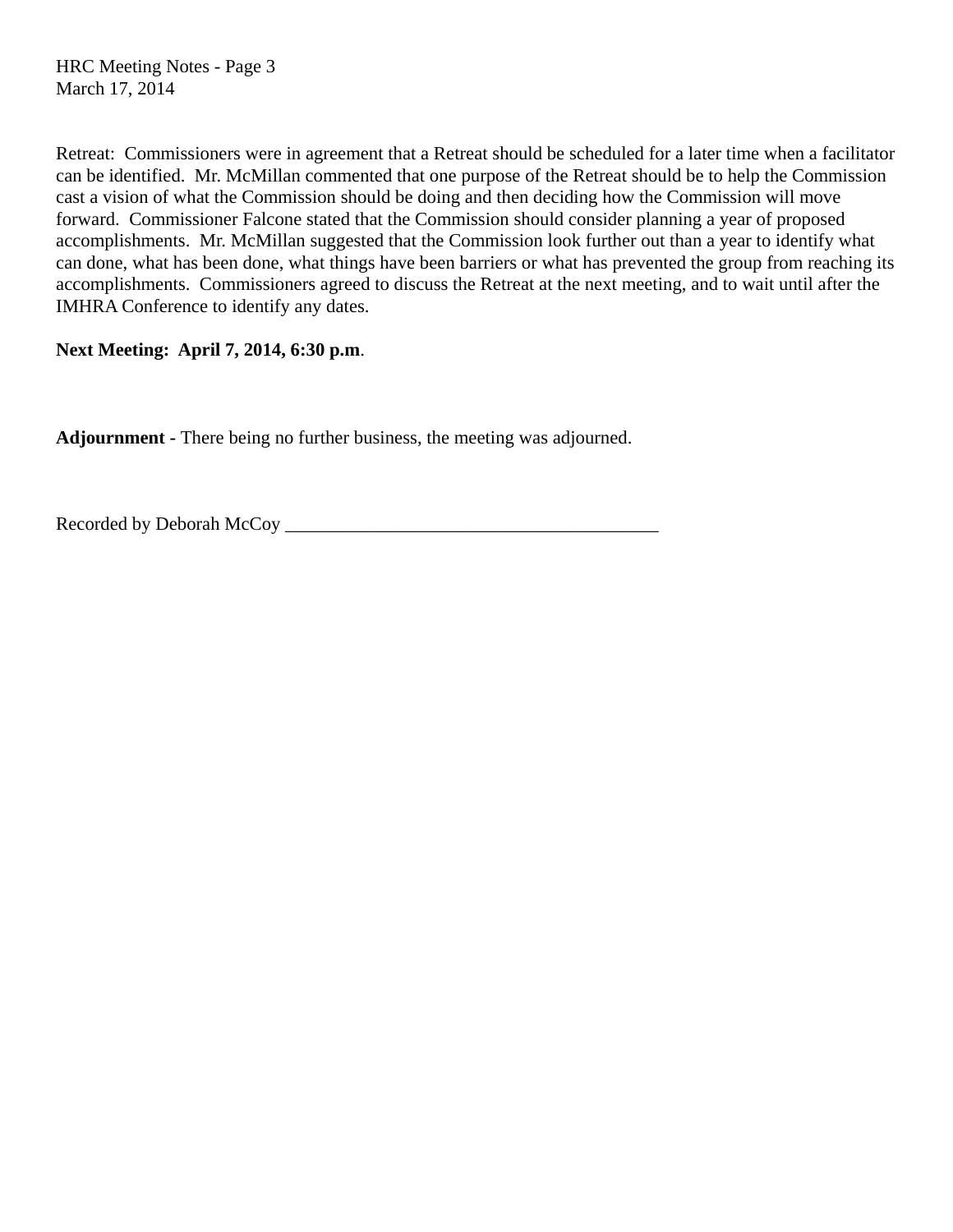## *CITY OF CARBONDALE POLICE PENSION BOARD OF TRUSTEES SPECIAL MEETING JANUARY 14, 2014*

*Call to Order*: Meeting called to order by Goddard at 1:30 p.m.

*Members Present***:** Mark Goddard, Tony Williams, Paul Echols, Don Ursini *Guests:* Becky Applegate, Christal O'Guinn, Scott Hendricks *Absent*: Marvin Voss

DISCUSSTION: IDOI letter regarding death benefits. Motion to issue a paper check to Paula Buritsch rather than a direct deposit until we can vote on the amount at the next board meeting.  $(Goddard)(2<sup>nd</sup> Williams) Motion carried.$ 

Motion to adjourn. (Goddard) (2<sup>nd</sup> Echols) Motion carried.

Respectfully Submitted,

Mark Goddard Carbondale Police Pension Board Secretary

MG/clo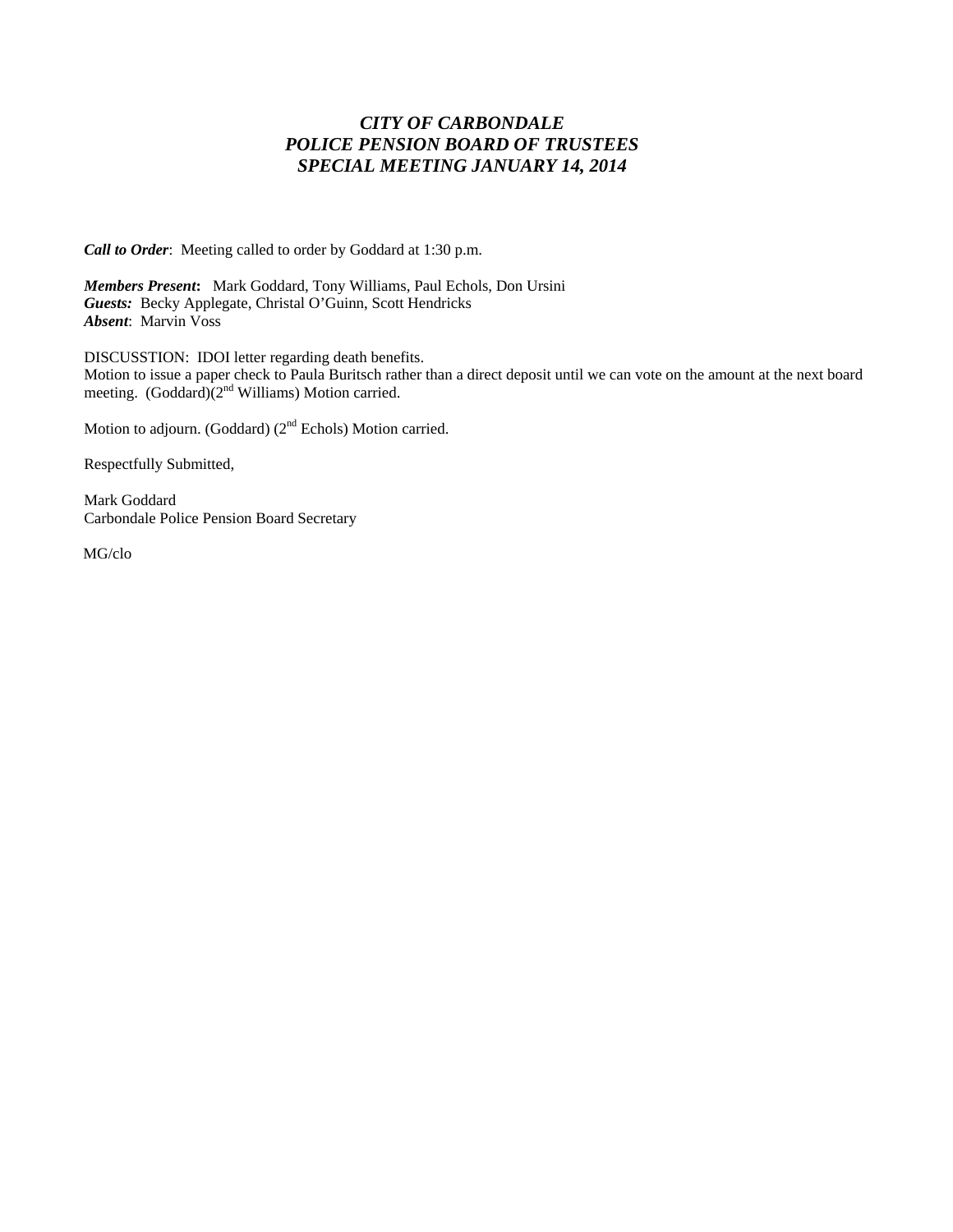## *CITY OF CARBONDALE POLICE PENSION BOARD OF TRUSTEES MINUTES OF FEBRUARY 25, 2014*

*Call to Order*: Meeting called to order by Goddard at 1:30 p.m.

*Members Present***:** Mark Goddard, Tony Williams, Paul Echols, Don Ursini *Guests:* Becky Applegate, Christal O'Guinn, Art Tepher, Jeff Grubbs *Absent*:

#### *Training/Q & A with Art Tepher:*

Motion made to approve one hour of training with Actuary, Art Tepher, as Pension Trustee training required by State.  $(Ursini)(2<sup>nd</sup> Williams)$  Motion carried.

#### *Minutes of Special Meeting:*

Motion made to accept the Special Meeting Minutes of January 28, 2014. (Goddard)(2<sup>nd</sup> Williams) Motion carried.

#### *Minutes of Previous Meeting*:

Motion made to accept the regular Minutes of January 28, 2014. (Goddard)(2<sup>nd</sup> Williams) Motion carried.

#### *Treasurer's Report:*

Treasurer Ursini and Actuary Tepher left meeting at 2:37 p.m. Treasurer's Report was reviewed. Motion made to accept the Treasurer's Report (Goddard) (2<sup>nd</sup> Williams). Motion carried.

#### *Old Business*:

Death certificate needed to satisfy requirements by the State and for file for Jeffrey Buritsch has not been received. Motion to pay Paula Buritsch with the caveat to revisit payment on a month to month basis. (Goddard) $(2<sup>nd</sup> Williams)$  Roll call vote: Goddard, aye; Echols, aye; Voss, aye; Williams, aye; Ursini, not present. Motion carried. Becky will send letter to Paula explaining the Boards decision.

#### *New Business:*

Motion to pay for Pension Trustee Training sessions held in Edwardsville, IL March  $12^{th}$  and  $13^{th}$  @ \$325 per member for 16 hours of training and hotel for March 11<sup>th</sup> and 12<sup>th</sup>. Motion (Goddard) (2<sup>nd</sup> Williams) Roll call vote: Goddard, aye; Echols, aye; Voss, aye; Williams, aye; Ursini, not present. Motion carried.

Letter to replace President Marvin Voss will be going out with February checks.

*Open Floor Comments*: None

Motion to adjourn. (Goddard) (2<sup>nd</sup> Williams) Motion carried.

Respectfully Submitted,

Mark Goddard Carbondale Police Pension Board Secretary

MG/clo